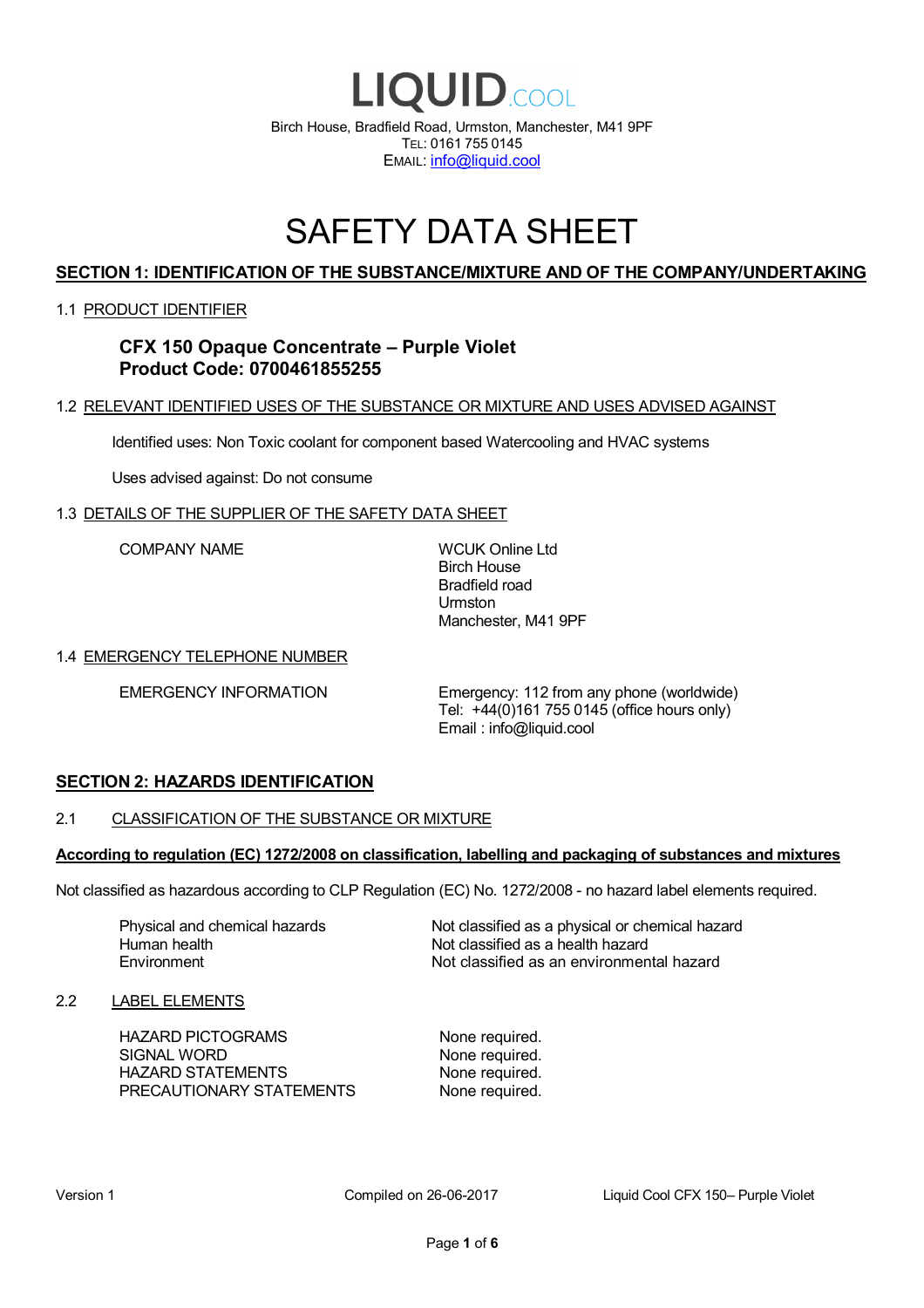

Birch House, Bradfield Road, Urmston, Manchester, M41 9PF TEL: 0161 755 0145 EMAIL: info@liquid.cool

### 2.3 OTHER HAZARDS.

Not applicable.

# **SECTION 3: COMPOSITION / INFORMATION ON INGREDIENTS**

Listed in order of concentration, all ingredients classified as non-toxic.

| <b>Component - Ultra PURE Distilled Water</b><br>Concentration | 32-64%   |
|----------------------------------------------------------------|----------|
| CAS No.                                                        | 732-18-5 |
|                                                                |          |

| Component - Monoethylene glycol (ethane-1, 2-diol) inc DeTox™<br>Concentration | 36-68%    |
|--------------------------------------------------------------------------------|-----------|
| ' EC No.                                                                       | 203-473-3 |
| ∣ CAS No.                                                                      | 107-21-1  |

| Component - 1,2-Benzisothiazolin-3-one<br>Concentration | $0.2 - 1.0\%$ |
|---------------------------------------------------------|---------------|
| CAS No.                                                 | 2634-33-5     |

The classification listed for monoethylene glycol above is that which is listed, according to Regulation (EC) No. 1272/2008 (CLP) for neat monoethylene glycol. However, the monoethylene glycol present in this mixture is rendered non-toxic (as determined by an EPA certified laboratory) upon the addition of our labs patented DeTox™ additive.

### **SECTION 4: FIRST AID MEASURES**

| 4.1 | DESCRIPTION OF FIRST AID MEASURES<br><b>GENERAL INFORMATION</b> | When safe to do so remove the person from the source of<br>exposure giving consideration as to whether this may cause<br>discomfort.                                                                  |
|-----|-----------------------------------------------------------------|-------------------------------------------------------------------------------------------------------------------------------------------------------------------------------------------------------|
|     | <b>INGESTION</b>                                                | Move the affected person to fresh air and keep warm in a<br>position comfortable for breathing. Rinse mouth thoroughly with<br>water. Get medical attention if any discomfort continues.              |
|     | <b>INHALATION</b>                                               | Move the affected person to fresh air.                                                                                                                                                                |
|     | EYE CONTACT                                                     | Rinse immediately with plenty of water. Remove any contact<br>lenses and open eyelids wide apart. Continue to rinse for at<br>least 15 minutes. Get medical attention if any discomfort<br>continues. |
|     | <b>SKIN CONTACT</b>                                             | Remove contaminated clothing immediately and wash skin with<br>soap and water                                                                                                                         |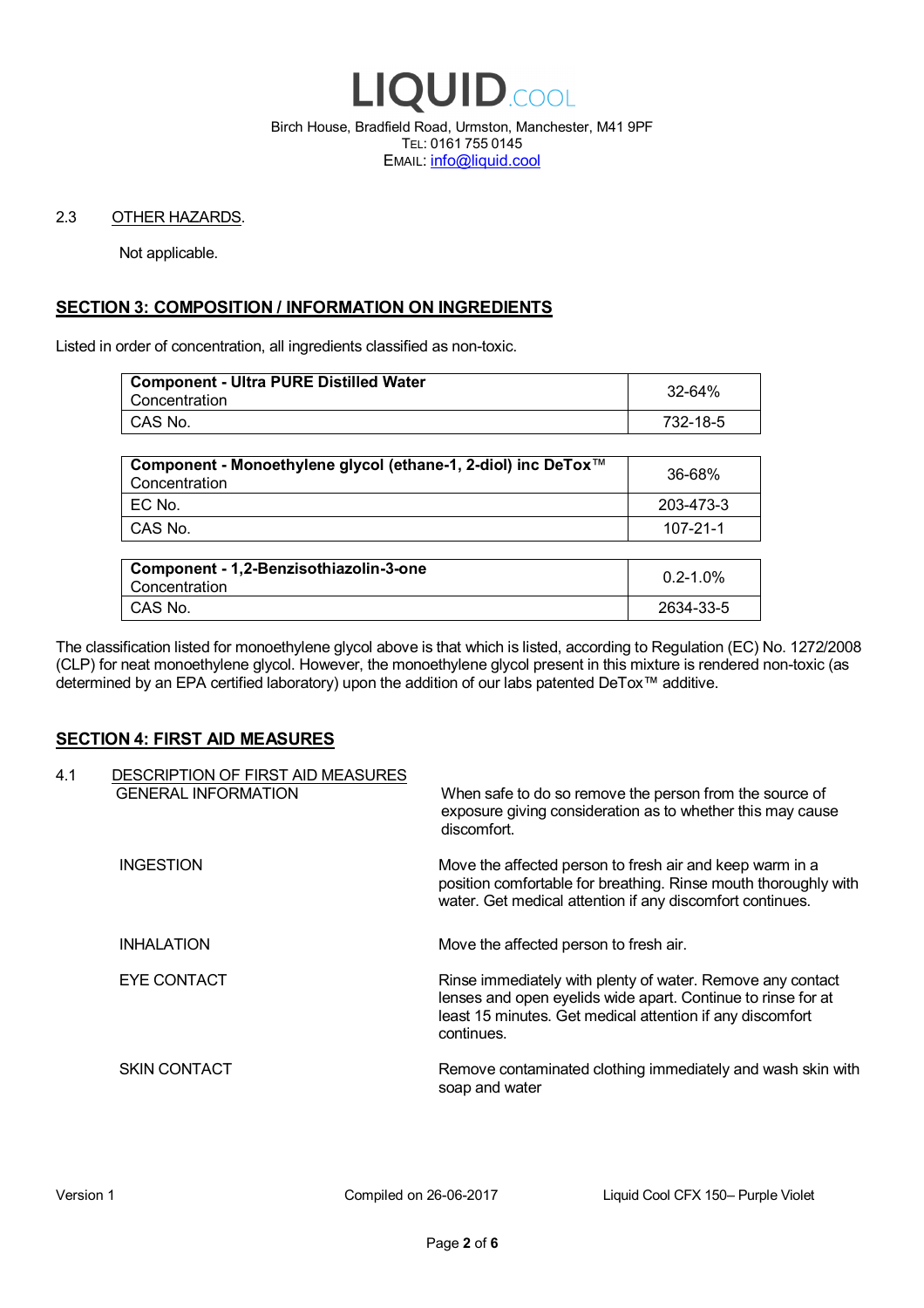

EMAIL: info@liquid.cool

### **SECTION 5: FIRE FIGHTING MEASURES**

### 5.1 EXTINGUISHING MEDIA

Material will not burn. Substance is non-combustible; use agent most appropriate to extinguish surrounding fire.

### 5.2 SPECIAL HAZARDS ARISING FROM THE SUBSTANCE OR MIXTURE

None determined.

### **SECTION 6: ACCIDENTAL RELEASE MEASURES**

### 6.1 PERSONAL PRECAUTIONS, PROTECTIVE EQUIPMENT AND EMERGENCY PROCEDURES

Wash skin with soap and water.

### 6.2 ENVIRONMENTAL PRECAUTIONS

Do not discharge into drains, water courses or onto the ground.

### 6.3 METHODS AND MATERIALS FOR CONTAINMENT AND CLEANING UP

Absorb spillage with damp, non-combustible material, then lush the contaminated area with water.

### **SECTION 7: HANDLING AND STORAGE**

7.1 HANDLING

No special measures necessary.

### 7.2 CONDITIONS FOR SAFE STORAGE, INCLUDING ANY INCOMPATIBILITIES

Store in distributed container, with induction seal intact (where applicable), keep out of reach of children and not in direct sunlight to preserve up to the maximum storage time stated below.

Storage stability: Storage period: 36 months

# **SECTION 8 EXPOSURE CONTROLS / PERSONAL PROTECTION**

8.1 Specific end uses:

Ingredients with occupational exposure limits to be monitored: Not applicable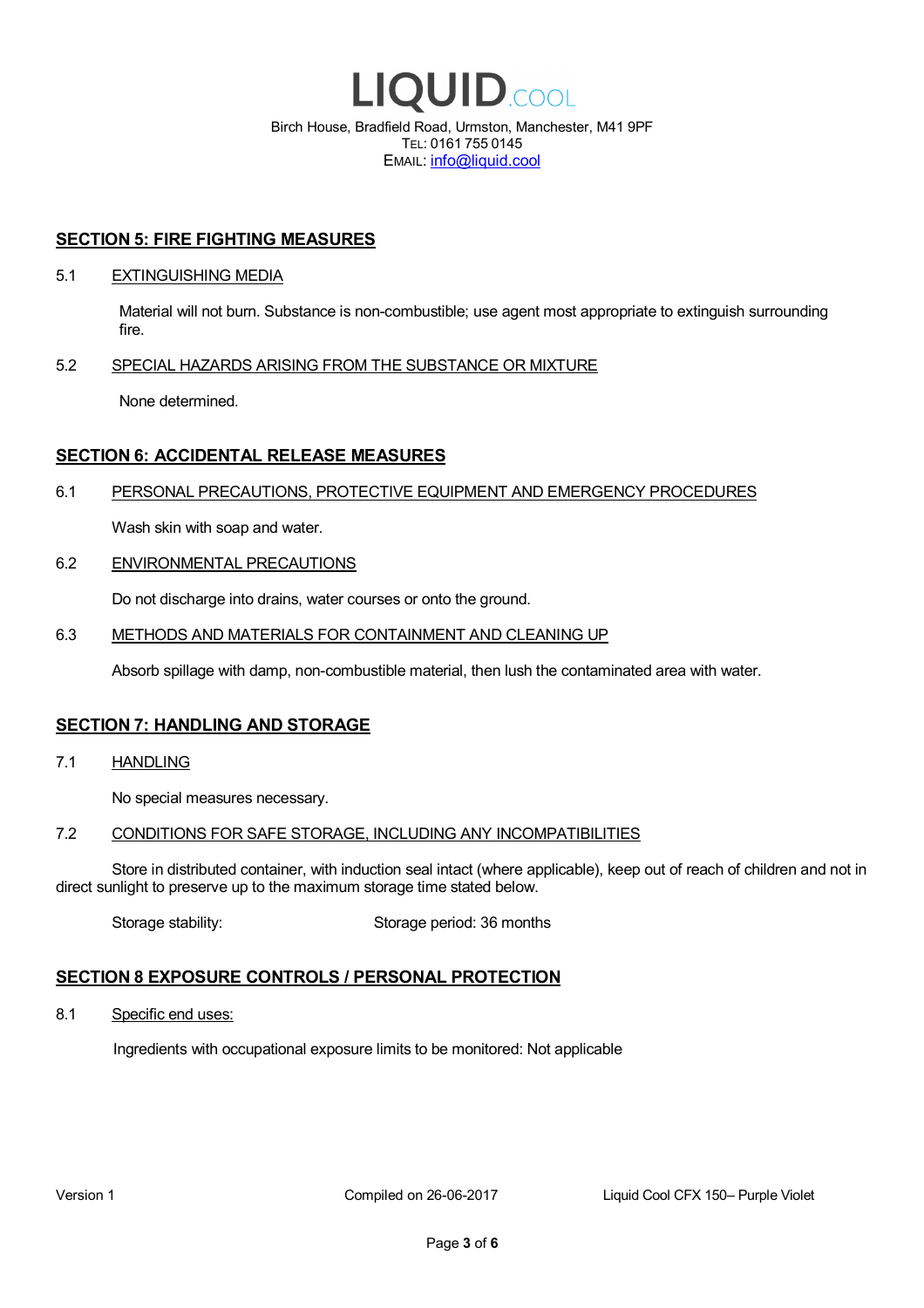# LIQUID.COOL

Birch House, Bradfield Road, Urmston, Manchester, M41 9PF TEL: 0161 755 0145 EMAIL: info@liquid.cool

### 8.2 EXPOSURE CONTROLS

Respiratory Protection **None required.**<br>
Hand Protection **None required.** Eye Protection **None required.** Body protection None required.

Exposure Controls **Exposure Controls** No exposure controls necessary. None required.

# **SECTION 9: PHYSICAL AND CHEMICAL PROPERTIES**

### 9.1 INFORMATION ON BASIC PHYSICAL AND CHEMICAL PROPERTIES

FORM Liquid COLOUR Purple BOILING POINT FLAMMABILTY **DENSITY** SOLUBILTY IN WATER

pH<br>
DDOUR
20°C)
2000UR
2000UR
2000UR
2000UR Non-pungent but characteristic aroma 100°C Product is not classified as flammable 1.04 - 1.15 (g/cm3) Soluble in water

### 9.2 OTHER INFORMATION

Not determined.

# **SECTION 10: STABILITY AND REACTIVITY**

10.1 REACTIVITY

There are no known reactivity hazards associated with this product.

10.2 CHEMICAL STABILITY

Stable at normal conditions when used as recommended

10.3 POSSIBILITY OF HAZARDOUS REACTIONS

Not applicable

10.4 CONDITIONS TO AVOID

None known.

### 10.5 INCOMPATIBLE MATERIALS

Strong acids, strong alkalis and strong oxidising agents.

### 10.6 HAZARDOUS DECOMPOSITION PRODUCTS

No known hazardous decomposition products.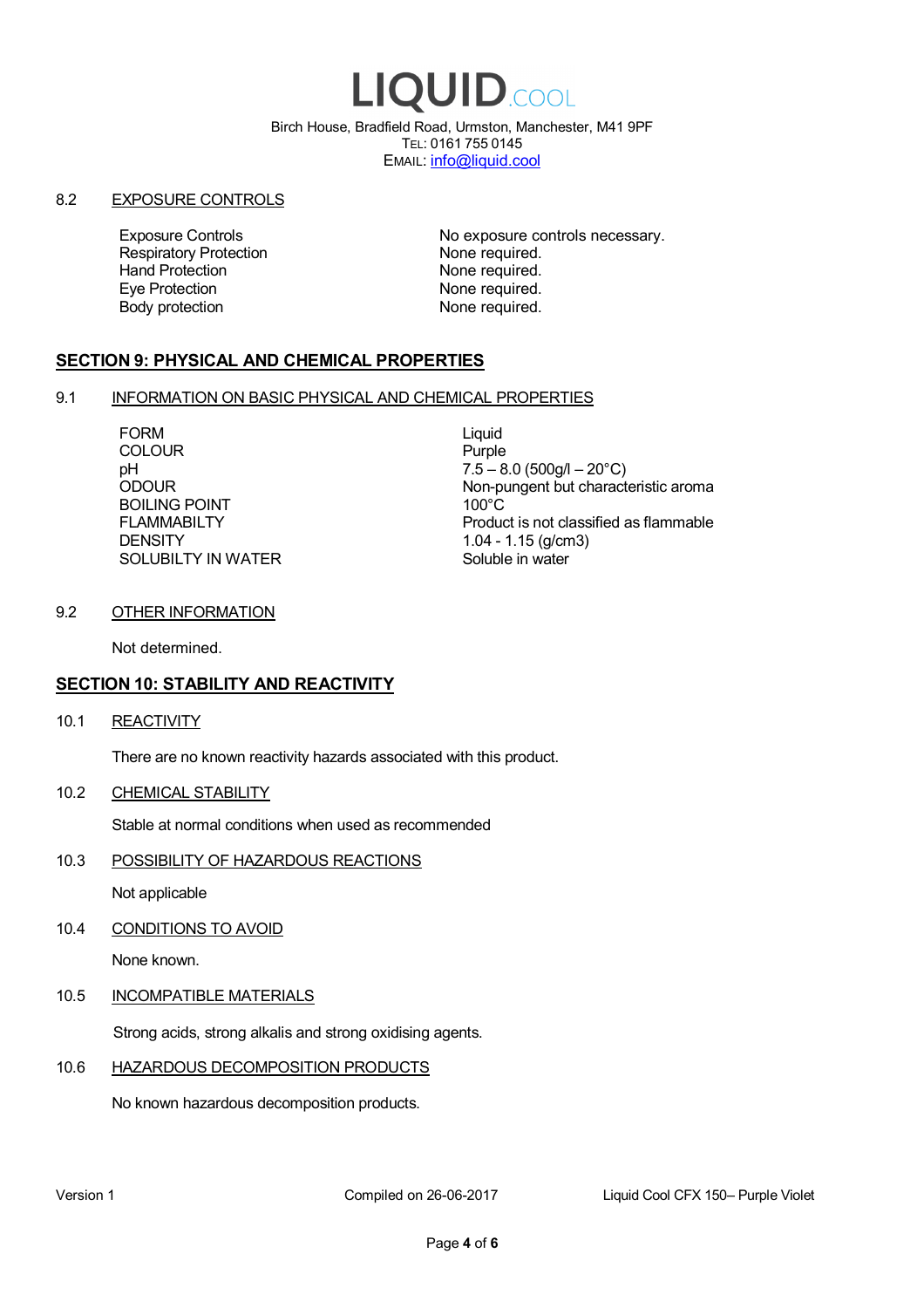LIQUID.COOL Birch House, Bradfield Road, Urmston, Manchester, M41 9PF TEL: 0161 755 0145 EMAIL: info@liquid.cool

# **SECTION 11: TOXICOLOGICAL INFORMATION**

### 11.1 INFORMATION ON TOXICOLOGICAL EFFECTS

Irritant effect on eves: Non Irritant (rabbit) Irritant effect on skin: Non-irritant (rabbit)

Acute oral toxicity: The addition of our patented DeTox™ additive to monoethylene glycol results in a mixture that is classified as non-toxic with an LD50, oral, rat >15,000 mg/kg bw..

### **SECTION 12: ECOLOGICAL INFORMATION**

12.1 TOXICITY LC50, 96 hours, fish: EC50, 48 hours, daphnia magna: EC50, 96 hours, aquatic plants:

>100 mg/L - not classified harmful to fish >100 mg/L - not classified harmful to daphnia >100 mg/L - not classified as harmful to plants

### 12.2 PERSISTENCE AND DEGRADABILITY

This product is readily biodegradable (90% over 10 days)

12.3 BIOACCUMULATIVE POTENTIAL

Will not bio-accumulate. Partition coefficient - not determined

12.4 MOBILITY IN SOIL

Product is mobile in soil as it is water soluble.

# **SECTION 13: DISPOSAL CONSIDERATIONS**

13.1 WASTE TREATMENT METHOD Dispose in accordance with Local Waste Disposal Authority EWC no:070101

Container is made from Polyethylene Terephthalate (PET) and is domestically recycling.

### **SECTION 14: TRANSPORT INFORMATION**

|           | <b>TRANSPORT CLASS</b>            | Classified as non-dangerous goods for transport.                                     |
|-----------|-----------------------------------|--------------------------------------------------------------------------------------|
| 14.1      | UN NUMBER                         | Product not hazardous for transport - no information required                        |
| 14.2      | PROPER SHIPPING NAME              | Product not hazardous for transport - no information required                        |
| 14.3      | <b>TRANSPORT HAZARD CLASS(ES)</b> | Product not hazardous for transport - no information required                        |
| 14.4      | <b>PACKING GROUP</b>              | Product not hazardous for transport - no information required                        |
| 14.5      | ENVIRONMETAL HAZARDS              | Product not classed as an environmentally hazardous substance<br>or marine pollutant |
| Version 1 | Compiled on 26-06-2017            | Liquid Cool CFX 150- Purple Violet                                                   |